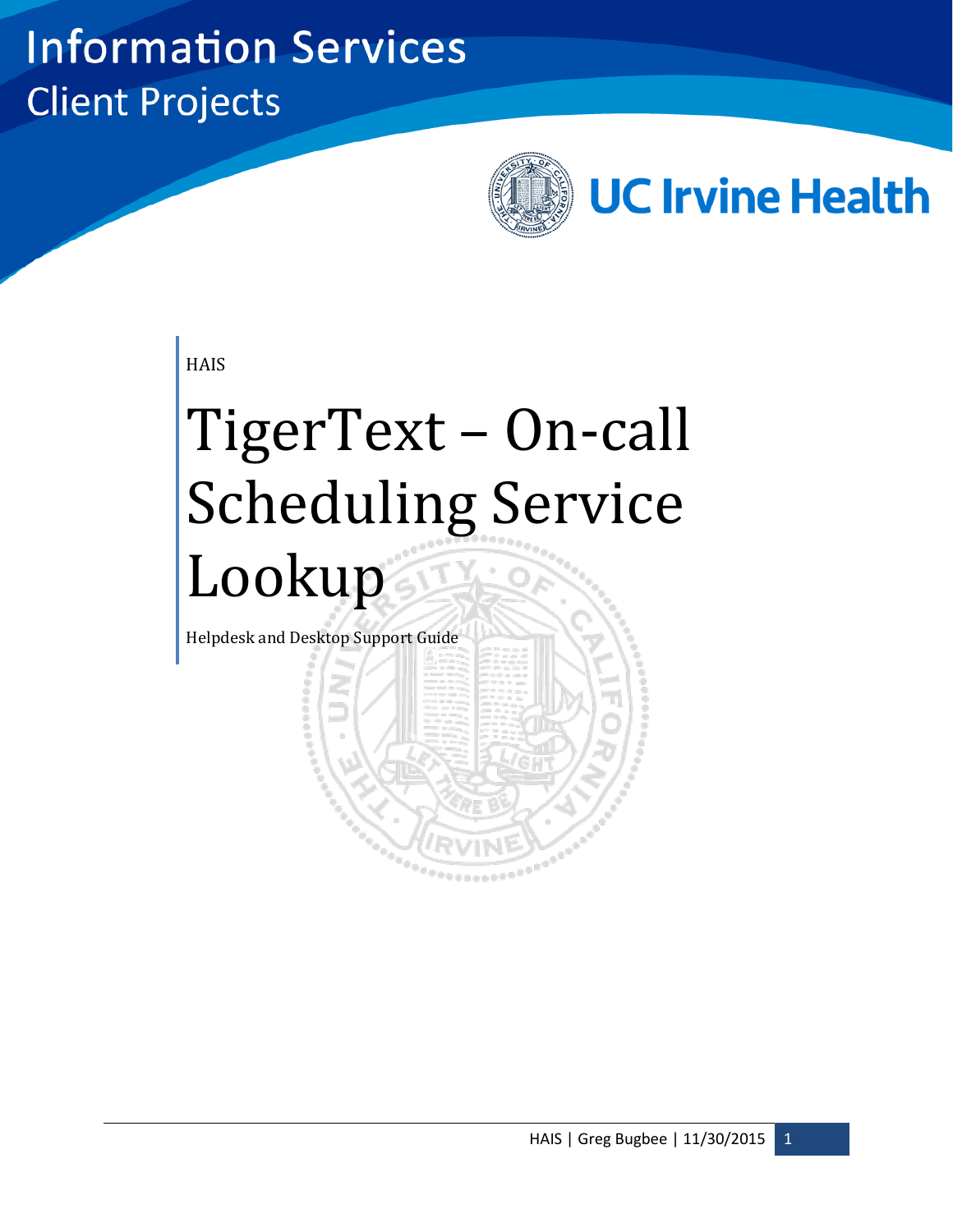## **Table of Contents**

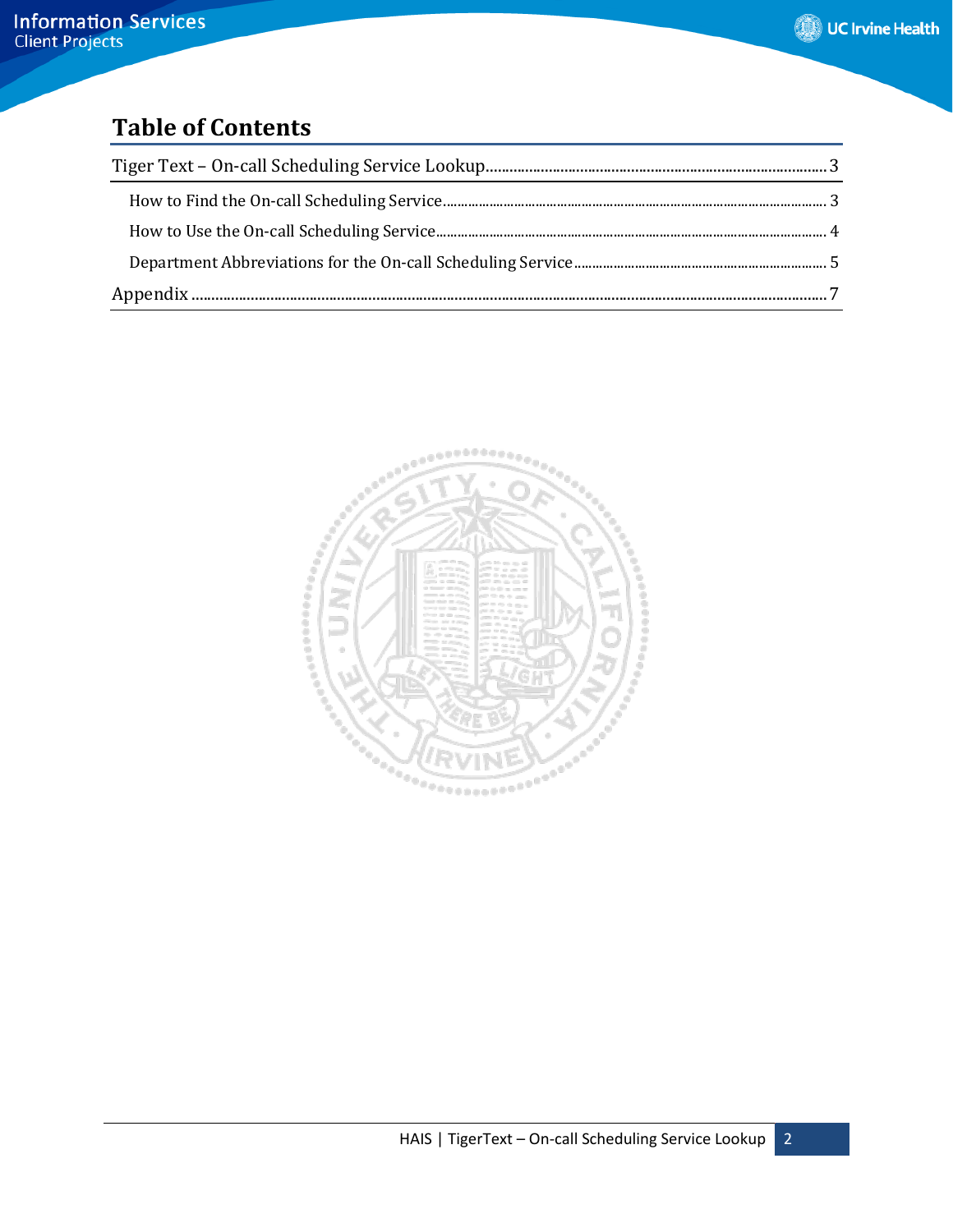### <span id="page-2-0"></span>**Tiger Text – On-call Scheduling Service Lookup**

Here we will cover how to use the Tiger Text Scheduling Service to identify who is on-call

#### <span id="page-2-1"></span>How to Find the On-call Scheduling Service

Within the Tiger Text application click on the "Directory" tab at the bottom of the application.

Then search for "Scheduling Services".

| ●○○○○ Verizon କ | 12:34 PM                  |                       | $\bullet$ * 83% |
|-----------------|---------------------------|-----------------------|-----------------|
| Sched           |                           | $\boldsymbol{\Omega}$ | Cancel          |
| SS              | <b>Scheduling Service</b> |                       |                 |

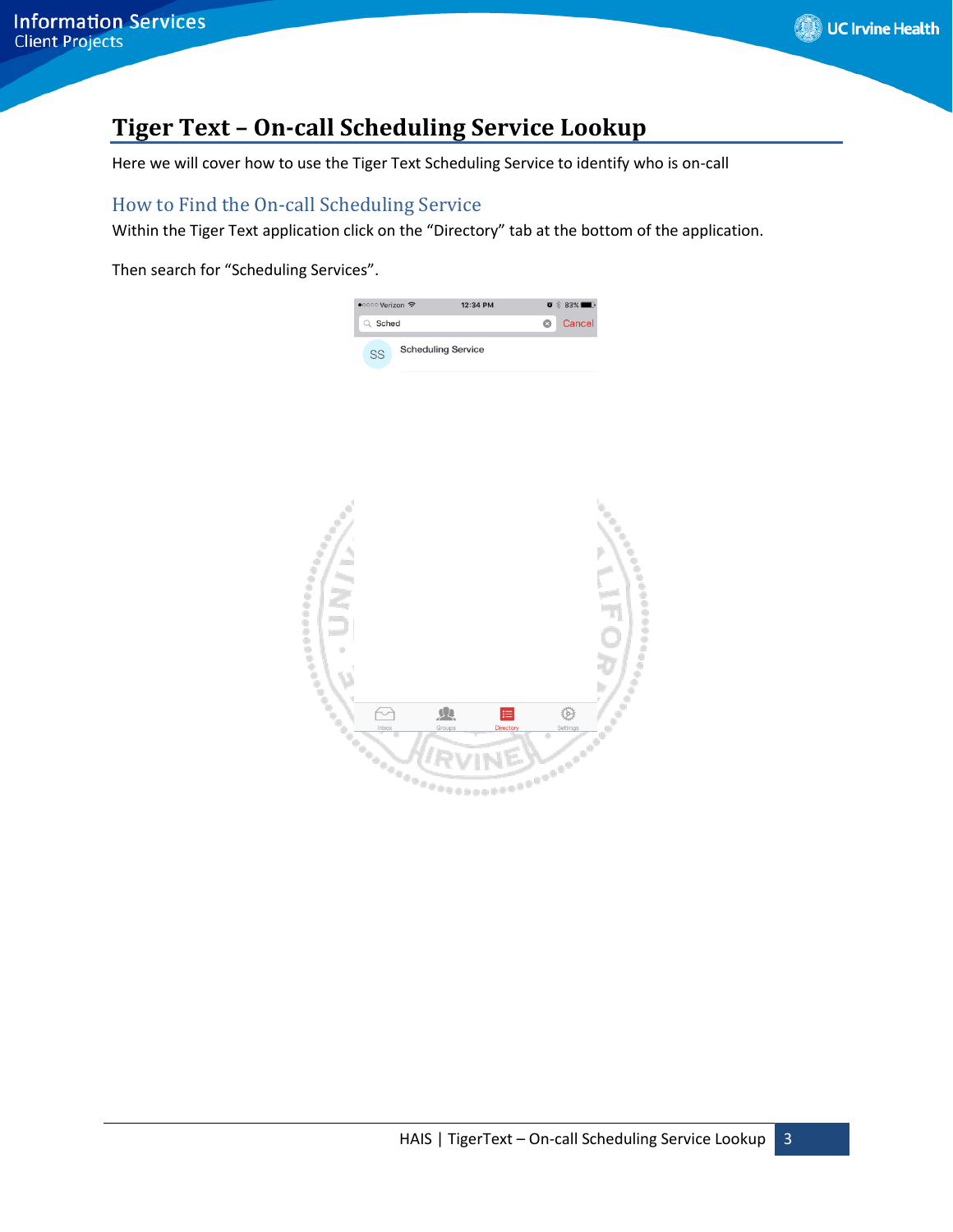#### <span id="page-3-0"></span>How to Use the On-call Scheduling Service

- 1. To utilize the On-call Schedule Lookup type the department name or department abbreviation,
	- a space, and then "today", "Tomorrow", or the numerical date (xx/xx/xxxx) you are looking for.
		- a. Example of each using Cardiology are:
			- i. Card
			- ii. Card today
			- iii. Card tomorrow
			- iv. Card 12/01/2015
- 2. A user can type in "Help" and the directions on how to use the application will appear.

| ∙∙ে⊙ Verizon  ক |                              | 12:34 PM                                                                                                                                                                                                                                                                                  | . ت         |  |
|-----------------|------------------------------|-------------------------------------------------------------------------------------------------------------------------------------------------------------------------------------------------------------------------------------------------------------------------------------------|-------------|--|
|                 |                              | • Scheduling Service                                                                                                                                                                                                                                                                      |             |  |
|                 |                              | Mon, Nov 23                                                                                                                                                                                                                                                                               |             |  |
|                 |                              | Help<br>⊠ 5 days left                                                                                                                                                                                                                                                                     | <b>Sent</b> |  |
| SS<br>12:34 PM  | Card<br>$\Sigma$ 5 days left | To utilize the Oncall Schedule<br>Lookup type the department<br>name or abbreviation, a<br>space, and then "today" or<br>"tomorrow" or the numerical<br>date (xx/xx/xxxx) you are<br>looking for.<br>Examples of each are:<br>Card today<br><b>Burn tomorrrow</b><br>Pathology 10/31/2015 |             |  |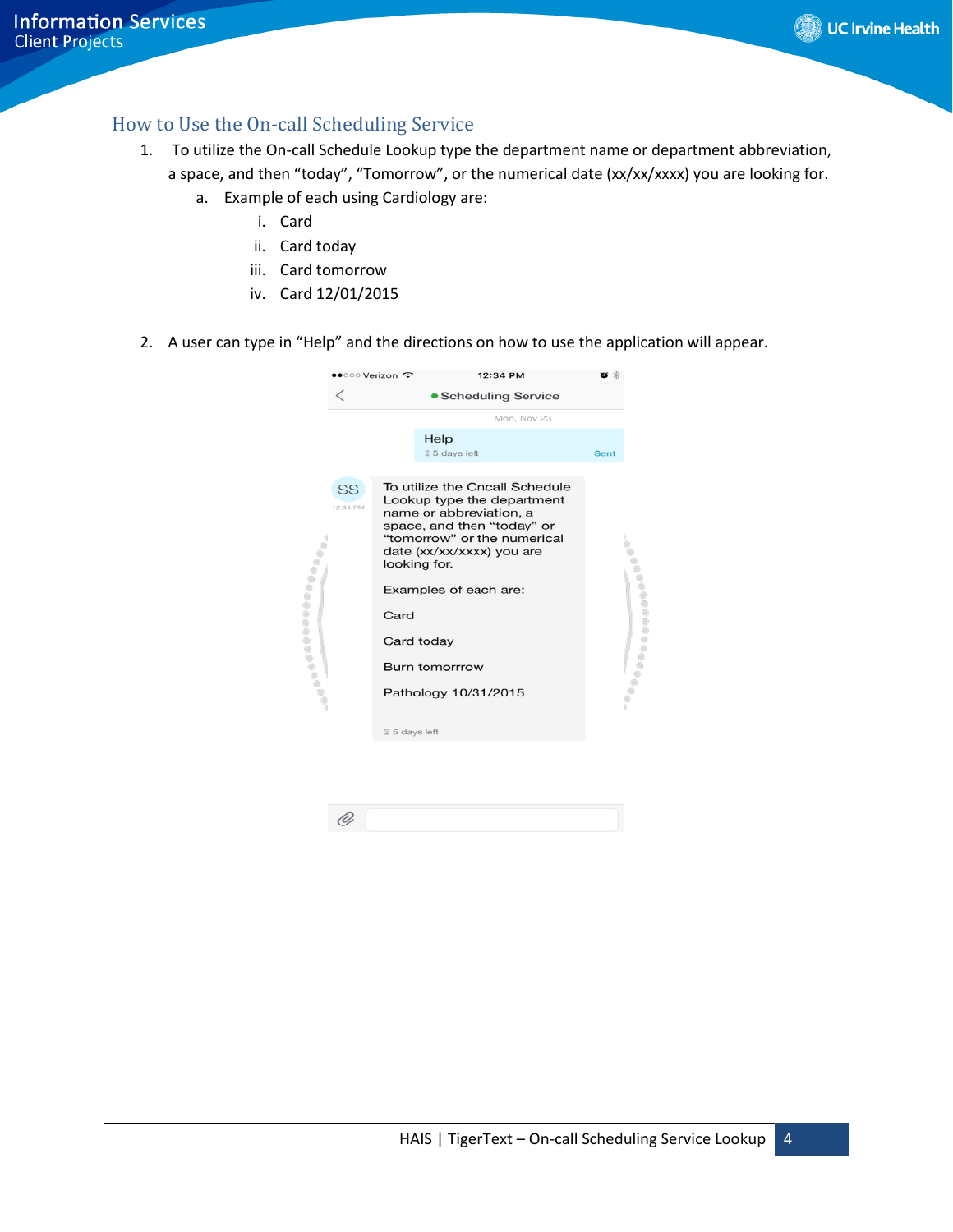#### <span id="page-4-0"></span>Department Abbreviations for the On-call Scheduling Service

The list of departments and department abbreviations are:

| <b>On-call Departments</b>                      | <b>On-call Department Abbreviations</b> |
|-------------------------------------------------|-----------------------------------------|
| Allergy & Immunology                            | <b>ALRGY</b>                            |
| Anesthesiology                                  | <b>ANES</b>                             |
| Bariatric / Gastrointestinal Surgery            | GIS                                     |
| <b>Burn</b>                                     | <b>BURN</b>                             |
| Cardiology                                      | <b>CARD</b>                             |
| Cardiology - Cath Lab                           | <b>CATHLAB</b>                          |
| Cardiology - Non-Invasive                       | <b>CARDNI</b>                           |
| Cardiothoracic Surgery                          | <b>CTS</b>                              |
| Colon & Rectal Surgery                          | COLO                                    |
| <b>Dental Extractions</b>                       | <b>DENTAL</b>                           |
| Dermatology<br>$\alpha^{(0)}$                   | <b>DERM</b>                             |
| Endocrinology<br>۰                              | <b>ENDO</b>                             |
| <b>Enterostomal Services</b>                    | <b>OSTMY</b>                            |
| Epidemiology & Infection Prevention             | EIP                                     |
| <b>Ethics</b>                                   | <b>ETH</b>                              |
| ۰<br><b>Family Medicine</b><br>÷                | <b>FM</b>                               |
| r Co<br>Gastroenterology<br>÷                   | GI                                      |
| Geriatric Hospitalist                           | GH                                      |
| <b>Gynecologic Oncology</b>                     | <b>GYNONC</b>                           |
| Gynecology                                      | <b>GYN</b>                              |
| Hematology / Oncology                           | <b>HEMONC</b>                           |
| <b>Heptobiliary and Pancreas Surgery</b>        | <b>HBS</b>                              |
| <b>Infectious Disease</b>                       | ID                                      |
| Internal Medicine Hospitalist                   | IM                                      |
| <b>Lactation Consultants</b>                    | <b>LACT</b>                             |
| Nephrology                                      | <b>NEPH</b>                             |
| <b>Neurological Surgery</b>                     | <b>NSRG</b>                             |
| Neurology                                       | <b>NEUR</b>                             |
| Ophthalmology                                   | <b>OPTH</b>                             |
| <b>Orthopaedic Surgery</b>                      | <b>ORTHO</b>                            |
| Otolaryngology                                  | <b>ENT</b>                              |
| Pain Service                                    | PAIN                                    |
| <b>Palliative Care Hospitalist</b>              | PALL                                    |
| Pathology                                       | PATH                                    |
| <b>Pediatric Genetics-Medical/Birth Defects</b> | <b>GENE</b>                             |
| Pediatric Infectious Disease Hospitalist        | PEDID                                   |
| <b>Pediatric Surgery</b>                        | <b>PEDSURG</b>                          |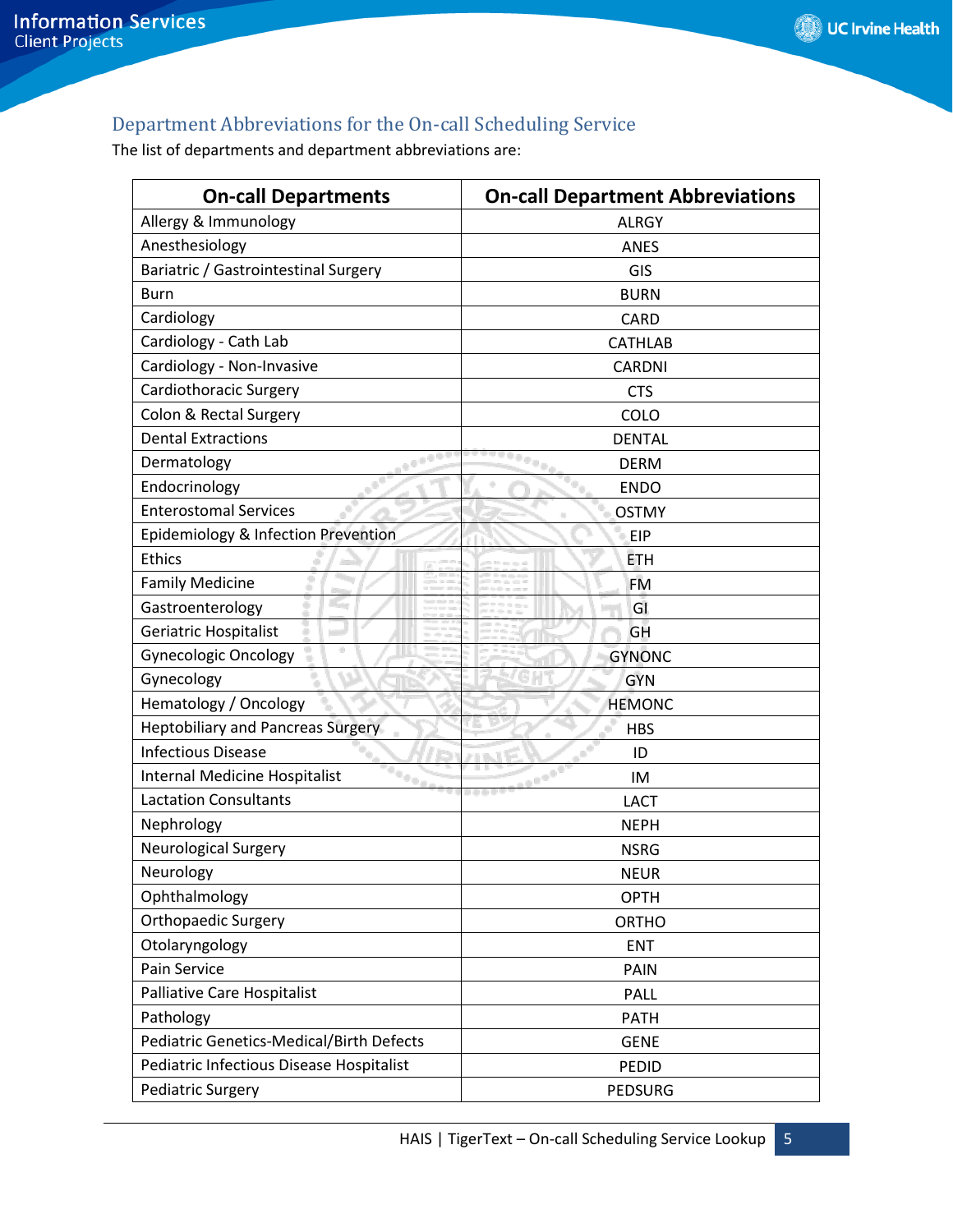| Perioperative Surgical Home PSH               | <b>PSH</b>    |
|-----------------------------------------------|---------------|
| <b>Plastic Surgery</b>                        | <b>PLAS</b>   |
| PM&R                                          | <b>PMR</b>    |
| Psychiatry & Human Behavior                   | <b>PSY</b>    |
| <b>Pulmonary &amp; Critical Care Medicine</b> | <b>PULM</b>   |
| <b>Radiation Oncology</b>                     | <b>RADONC</b> |
| <b>Radiological Sciences</b>                  | <b>RAD</b>    |
| Rheumatology                                  | <b>RHEUM</b>  |
| Skin, Wound & Ostomy Consult RNs              | <b>OSTMY</b>  |
| <b>Surgical Oncology</b>                      | SONC          |
| <b>Transplant Surgery</b>                     | <b>TRANS</b>  |
| Trauma/ACS Surgery/ALL CONSULTS               | TRMA          |
| <b>Urological Surgery</b>                     | <b>URO</b>    |
| <b>Vascular Surgery</b>                       | <b>VASC</b>   |